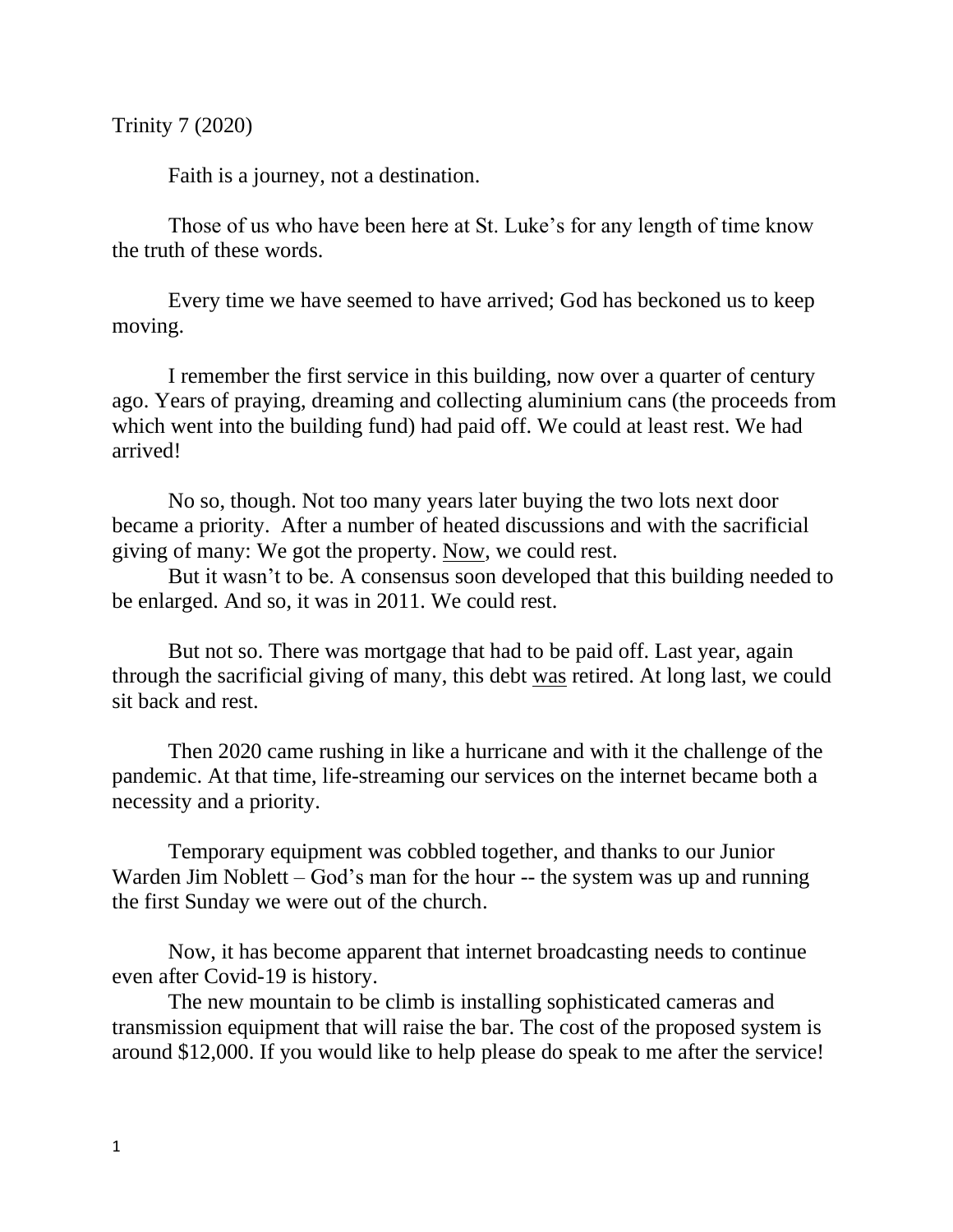Once this goal is met, we can sit down and rest, right? /// Probably not. **Faith,** as we have seen, **is a journey, not a destination.**

Abraham at whose life we have been looking over the past five or so weeks, I think, would sign onto this proposition.

As this morning's Old Testament reading opens, the patriarch had arrived at one of these plateaus of ease.

After years of moving, he was in the land of promise and at peace with his Canaanites neighbours.

Moreover, Abraham was doing well financially . . . lots of herds of livestock. He and Sarah were not having to live from Social Security cheque to Social Security cheque.

But, most importantly of all, the heir for which he had so long waited had arrived and was by this time a big boy.

Young Isaac was the apple of his dad's eye. In today's passage, we are told Abraham loved him.

What is significant about this statement is that it is the first time in the Bible we find the concept of love expressed.

At this point, you almost feel like rounding off Abraham's story with the words, "And the 'Abrahams' live happily ever after."

No so though. With Genesis 22, comes yet another mountain to be climb. God does the unthinkable. He commands Abraham to sacrifice his one and only son in order to prove his fidelity.

Further, we are told that Abraham responded to this test in trusting obedience.

From where did this trusting obedience come?

I want to suggest it came from having undergone many earlier, smaller tests.

From these tests, Abraham had learned to trust God, yes, even with that one he loved above all else, his son.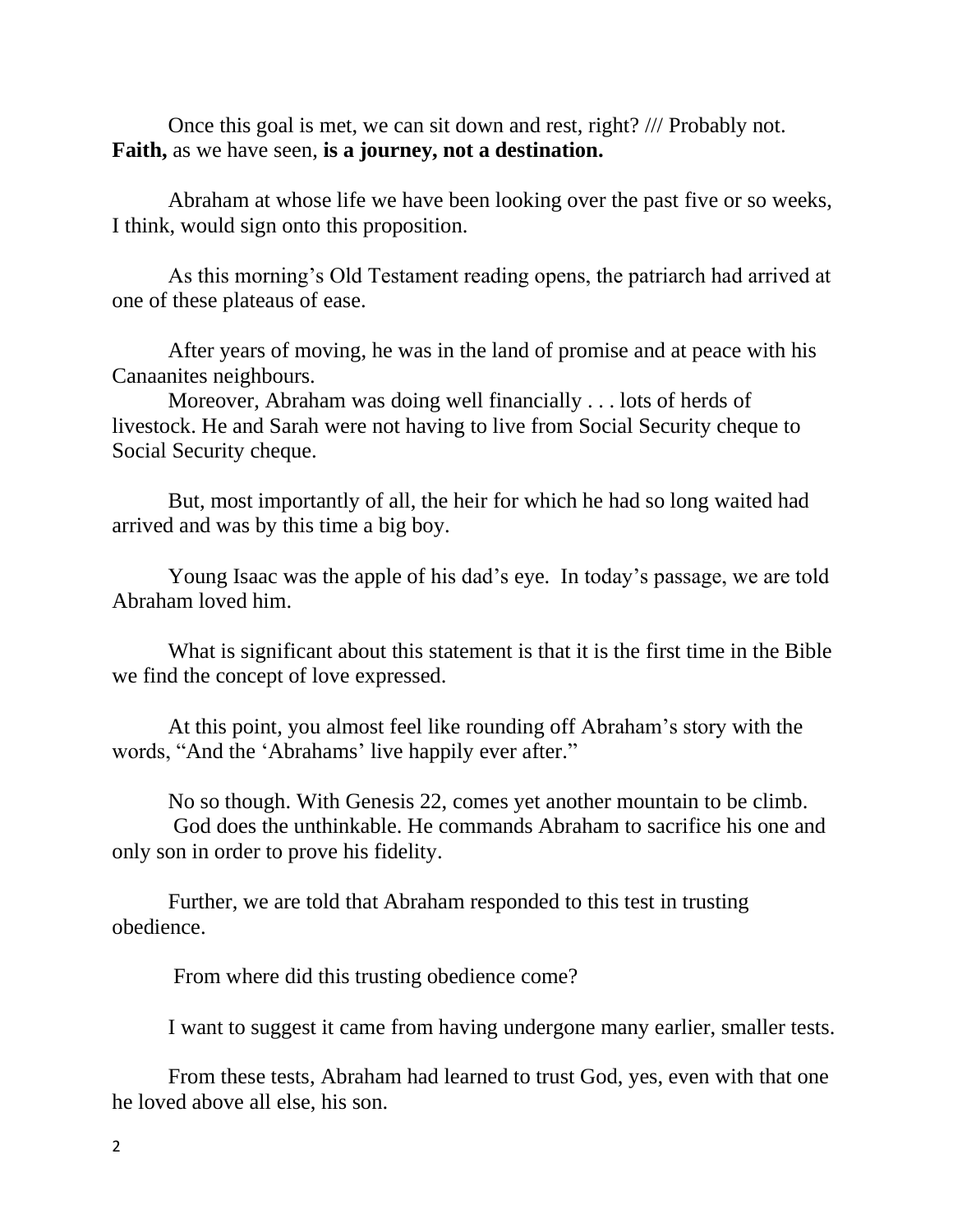He believed verily God was going to do what He promised . . . raise up to him through Isaac a family that would exceed in number the stars of heaven.

More than that, if necessary, Abraham believed that God could raise the dead. After all, God had already done something very much like this when He had brought back life to Sarah's dead womb and had allowed her to conceive Isaac.

Small challenges, you see, enabled him (and I want to suggest us) to meet larger ones. I wonder if you have found that to be true in your life?

One who has had to face no challenges is of all men most to be pitied.

The young person, for example, who is given everything, who never has had to struggle, is often ill equipped for life, is an emotional cripple. In a way, he or she has been cheated.

The tests God sends, therefore, should not to be resented but embraced.

They are not for our destruction, but for our salvation. They are to stretch our faith and ultimately to prepare us for heaven.

**"It is good for me that I have been in trouble, that I may learn thy**  statues," says the Psalmist (119:71).

Why not look back in your life and see if you can find some examples of what I am talking about . . . tests which made you a stronger, a better and perhaps a more compassionate person?

Give thanks to God for these, but also, as you do, thank Him for walking with you through these challenges, for never forsaking you.

As you look back, I think you will find what Abraham found: **The God who tests also provides.** 

Before I pass on, allow me to say a word about human sacrifice. All around Abraham were people who practiced it as part of their religious cult.

The 'test' God put before Abraham should in no wise be construed as an endorsement of this practice. Quite the opposite. On Mount Mariah God put a giant